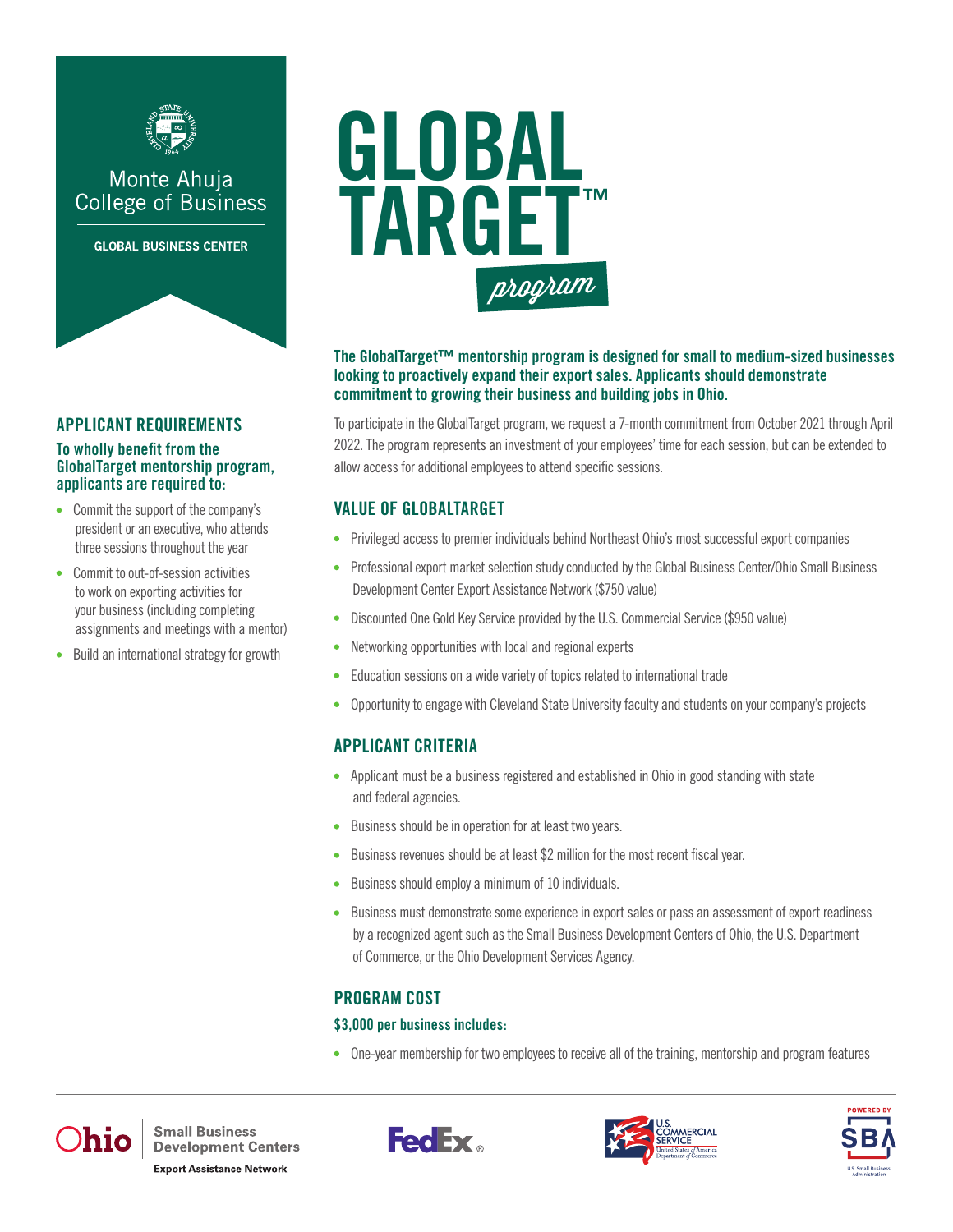



# 2021-2022 PROGRAM APPLICATION ABOUT YOUR BUSINESS

| Number of Employees experience and the set of the set of the set of the set of the set of the set of the set of the set of the set of the set of the set of the set of the set of the set of the set of the set of the set of |
|-------------------------------------------------------------------------------------------------------------------------------------------------------------------------------------------------------------------------------|
|                                                                                                                                                                                                                               |
|                                                                                                                                                                                                                               |
| Percent of International Annual Sales in U.S. Dollars [1986] [1988] [1988] [1988] [1988] [1988] [1989] [1988] [1989] [1989] [1989] [1989] [1989] [1989] [1989] [1989] [1989] [1989] [1989] [1989] [1989] [1989] [1989] [1989] |
|                                                                                                                                                                                                                               |
| Type of Business (check boxes):                                                                                                                                                                                               |
| Manufacturer  Service Mholesaler Retailer Distributor Other                                                                                                                                                                   |
| Legal Structure (check boxes):                                                                                                                                                                                                |
| Corporation Partnership Sole Proprietor Limited Liability Corporation Other                                                                                                                                                   |
| Primary Contact Name                                                                                                                                                                                                          |
|                                                                                                                                                                                                                               |
| Primary Contact Email <u>Primary Contact Email</u>                                                                                                                                                                            |
| Primary Contact Phone <b>contact</b> Phone <b>contact Phone contact in the contact of the contact of the contact Phone</b>                                                                                                    |
|                                                                                                                                                                                                                               |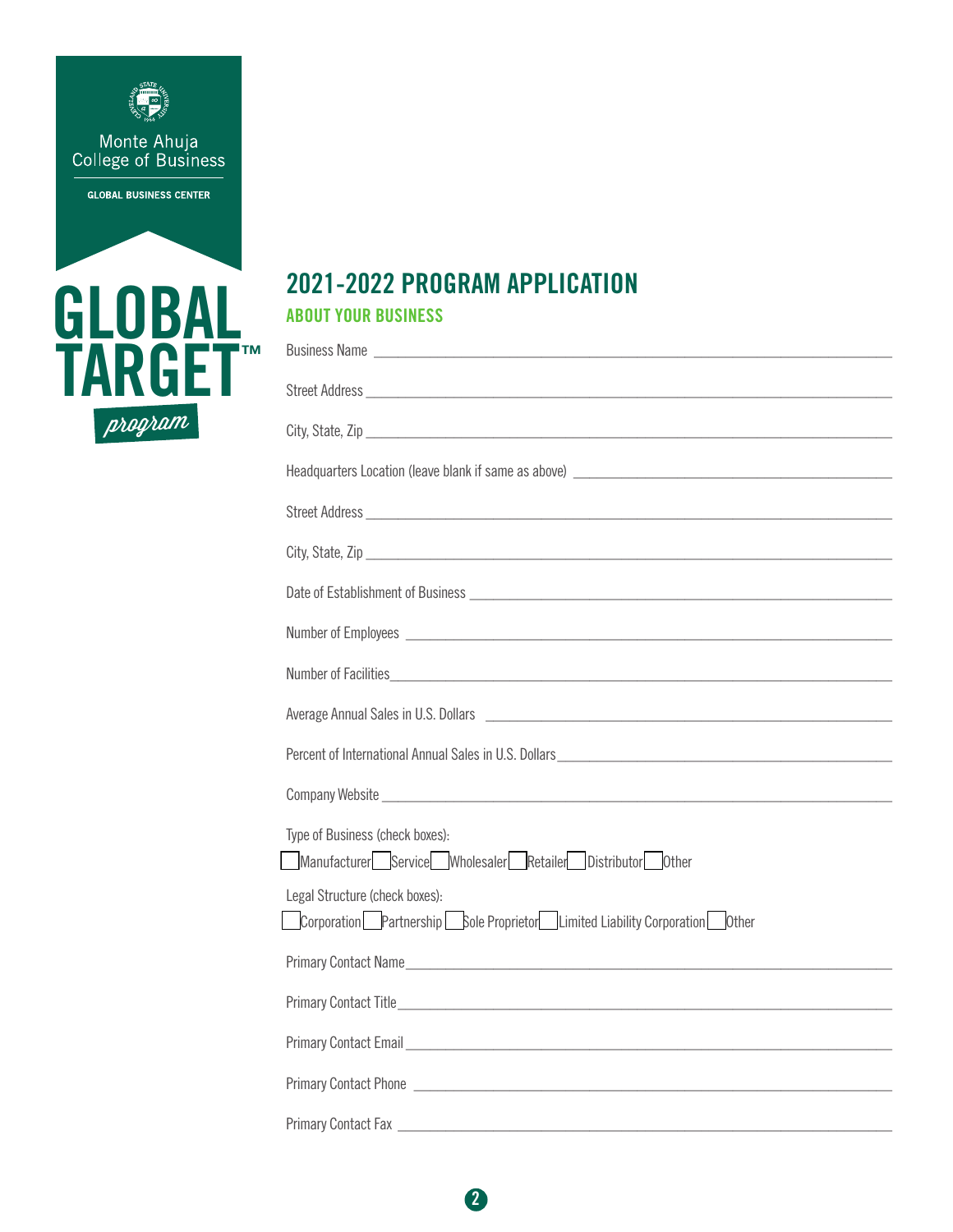



# 2021-2022 PROGRAM APPLICATION (CONT'D) ADDITIONAL INFORMATION ABOUT YOUR BUSINESS

A non-disclosure agreement is signed by all GlobalTarget participants. The following information is necessary to select and provide balance to the GlobalTarget cohort and align your organization with a mentor that will best complement your business structure and goals.

| Primary Products/Services                                                                                      |
|----------------------------------------------------------------------------------------------------------------|
|                                                                                                                |
| Countries Currently Importing from                                                                             |
|                                                                                                                |
|                                                                                                                |
| Please provide a brief description of the status and stage of international business development that has been |

Please provide a brief description of the status and stage of international business development that has been implemented at your organization.

### ADDITIONAL INFORMATION ABOUT YOUR BUSINESS

Do you know of other companies that might be interested in GlobalTarget?

Name of other company the state of  $\alpha$ 

Contact at company

Contact Email **Exercise 20** 

Contact Phone

STATEMENT ON THE OHIO SBDC EXPORT ASSISTANCE NETWORK FOREIGN MARKET SELECTION STUDY By participating in the GlobalTarget Program, you receive one World-wide Market Prioritization Research study (value \$750) provided by the Global Business Center/Ohio SBDC Export Assistance Network at Cleveland State University. This study is offered to GlobalTarget participants and must be conducted by the end of the calendar year in which your program concludes (December 31, 2022) in order to be eligible for complementary status.

STATEMENT ON THE U.S. DEPARTMENT OF COMMERCE GOLD KEY SERVICE

By participating in the GlobalTarget Program, you are eligible to use one Gold Key Service or International Partner Search (value \$950) provided by the U.S. Department of Commerce. Either service offered to GlobalTarget participants must be completed by the end of the year in which your program concludes (December 31, 2022) in order to be eligible for complementary status. Company must hold active FedEx account to be eligible.

Through the IMAGE grant, Ohio you may be able to receive \$1,500 in reimbursement toward the registration fee for the GlobalTarget program. For details regarding eligibility and claiming reimbursement, inquire at gbc@csuohio.edu.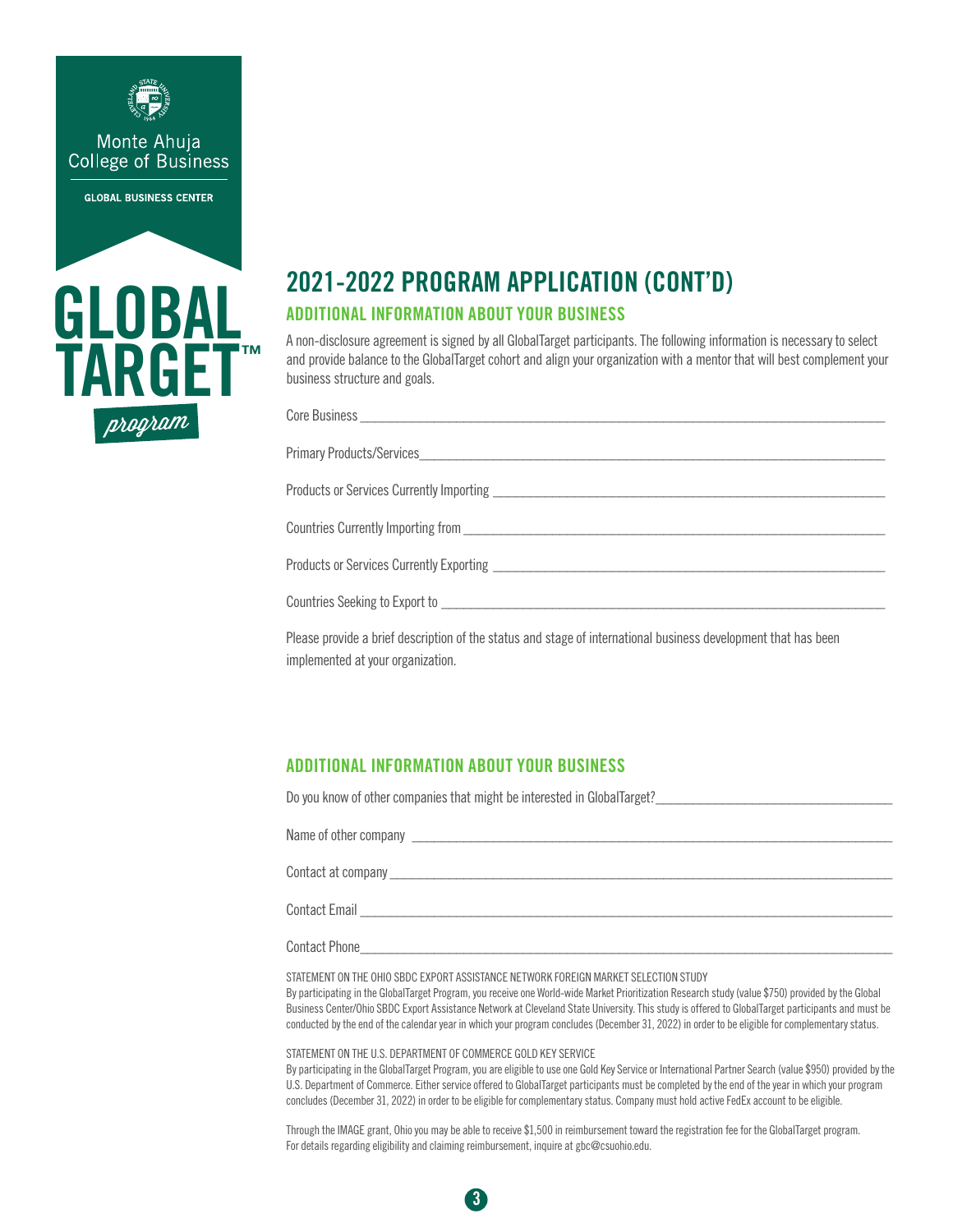



# DATES, TOPICS AND TIME COMMITMENTS

| <b>DATE</b>               | <b>TOPIC</b>                                                                                                                                            | <b>EXPECTED ATTENDEES (MAX 3)</b>                                                              | <b>OUTCOME</b>                                                                                                                                                                                                                                           |
|---------------------------|---------------------------------------------------------------------------------------------------------------------------------------------------------|------------------------------------------------------------------------------------------------|----------------------------------------------------------------------------------------------------------------------------------------------------------------------------------------------------------------------------------------------------------|
| <b>OCT. 1</b><br>$2021*$  | <b>Orientation</b><br><b>Mentor Pairings</b><br><b>International Marketing</b><br><b>Global Mkt Entry &amp; Sales</b>                                   | <b>EXAMPLE</b><br>Joan Silver, CEO; Charles Green, Sales Manager; Joaquin Red, VP of Marketing | • Meet your support network<br>that will help you grow your<br>export business; get paired<br>with an experienced mentor;<br>• Learn best practices in<br>selecting foreign markets and<br>marketing your products to<br>customers in foreign markets    |
| <b>NOV. 5</b><br>2021     | <b>Export Compliance</b><br><b>Global Supply Chain</b><br><b>Regulatory Issues</b>                                                                      | EXAMPLE<br>Kate Blue, Shipping Manager; Bob Red, CS Manager; Jon Black, Quality Manager        | • Learn how to navigate the<br>compulsory rules for your<br>product to enter foreign<br>markets;<br>• Assure that your products<br>arrive to market when your<br>customers need it and how<br>they expect it.                                            |
| <b>DEC. 17</b><br>$2021*$ | <b>External Report</b><br><b>Briefing &amp; Discussion</b><br><b>International</b><br><b>Management</b><br><b>Global Strategy</b><br><b>Development</b> | <b>EXAMPLE</b><br>Joan Silver, CEO; Charles Green, Sales Manager; Joaquin Red, VP of Marketing | • Receive the results of your<br>international market selection<br>study and analyze them with<br>your mentor, begin building<br>your international strategy,<br>learn risk, finance, and<br>organizational management<br>techniques best for exporting. |
| <b>FEB. 4</b><br>2022     | <b>Trade Finance &amp; Taxes</b><br><b>Payment Mechanisms</b><br><b>Currency Management</b>                                                             | <b>EXAMPLE</b><br>Lisa Green, Accounting; Tom Brown, Controller; Chris Gray, Finance           | • Get to know common payment<br>transactions with foreign<br>buyers and regulations<br>associated with those<br>transactions.                                                                                                                            |
| <b>APRIL1</b><br>$2022*$  | <b>Presentation and</b><br><b>Feedback on</b><br><b>International Strategy</b>                                                                          | <b>EXAMPLE</b><br>Joan Silver, CEO; Charles Green, Sales Manager; Joaquin Red, VP of Marketing | • Present the global strategy<br>that you have been working<br>on with your team and mentor<br>to a panel of experts for<br>feedback.                                                                                                                    |

4

\* Denotes required attendance by C-Suite Management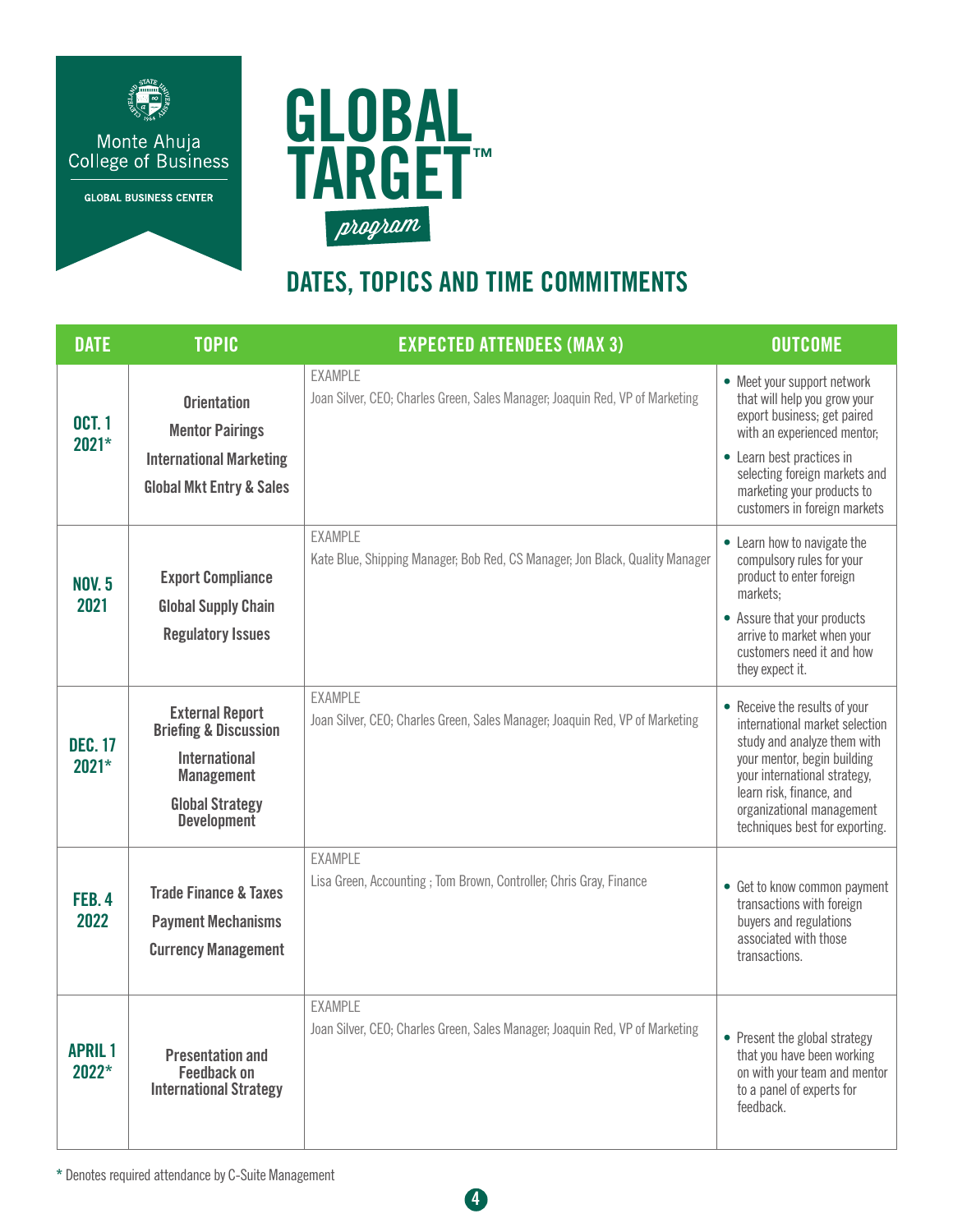



# 2021-2022 GLOBALTARGET EXECUTIVE TEAM PLEDGE

In order for companies to get the full benefit of GlobalTarget, the program requires executive buy in. For this reason, we require the CEO, President, Vice President, or a primary decision maker to attend the three strategy-building sessions of the program (initial, mid-year and concluding workshops).